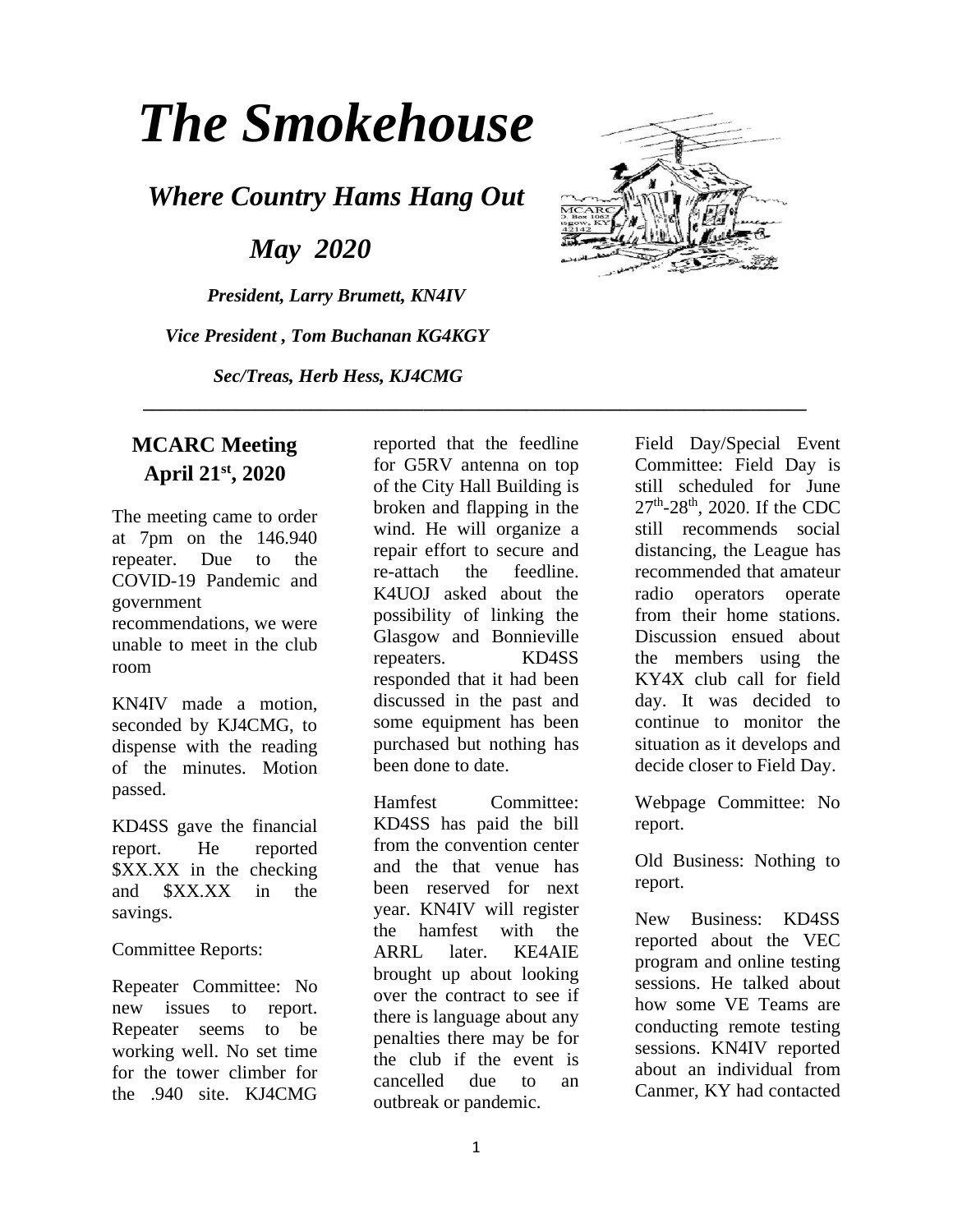him about setting up a testing session.

All upcoming hamfests in the state and across the country have been cancelled. No word on the Louisville Hamfest or the Vette City Hamfest yet.

No further business to come before the meeting, KE4AIE made a motion, seconded by K4UOJ to adjourn the meeting. The meeting was adjourned at 7:30pm. There were 16 club members and one guest present for the meeting.



#### **2020 ARRL Field Day is June 27-28**

With 2020 ARRL Field  $Day - one of the biggest$ events on the Amateur Radio calendar – just about 12 weeks away, ARRL officials are monitoring this situation with the coronavirus very closely and paying close attention to all of the information and guidance being offered by the CDC's Centers for Disease Control and Prevention (https://www.cdc.gov/coro navirus/2019 ncov/index.html).

At its core, Field Day is a local event and an opportunity for local amateur radio clubs to showcase the skills, science and technologies that make radio communication such a wonderful hobby and a valuable public service. Since the impact of the coronavirus outbreak has been very different in different parts of the country, we recommend that all amateur radio clubs participating in Field Day be in regular contact with their local or state public health officials for their advice and guidance on hosting Field Day activities. This also offers an opportunity for amateur radio clubs to bolster or reestablish their relationships with local and state public health and emergency management officials.

Because of the unique circumstances presented this year, this can be an opportunity for you, your club and/or group to try something new. Field Day isn't about doing things the same way year after year use this year to develop and employ a new approach that is in line with our current circumstances.

Local club officials are the most appropriate people to be making decisions about their specific Field Day programs. We are all concerned about protecting the health and safety of those participating in or attending Field Day activities, and so we trust local club officials to take the appropriate steps to monitor local conditions and make decisions in the best interest of their communities.

ARRL officials strongly believe that following the guidelines of local, state and national health care professionals will help ensure everyone's safety in the coming weeks and months.



## **FCC Providing Flexibility to Volunteer Examiners in Developing Remote Testing Methods**

The FCC has clarified that nothing in its rules prohibits remote amateur radio testing, and no prior approval is needed to conduct remote exam sessions.

"The Commission provides flexibility to volunteer examiners and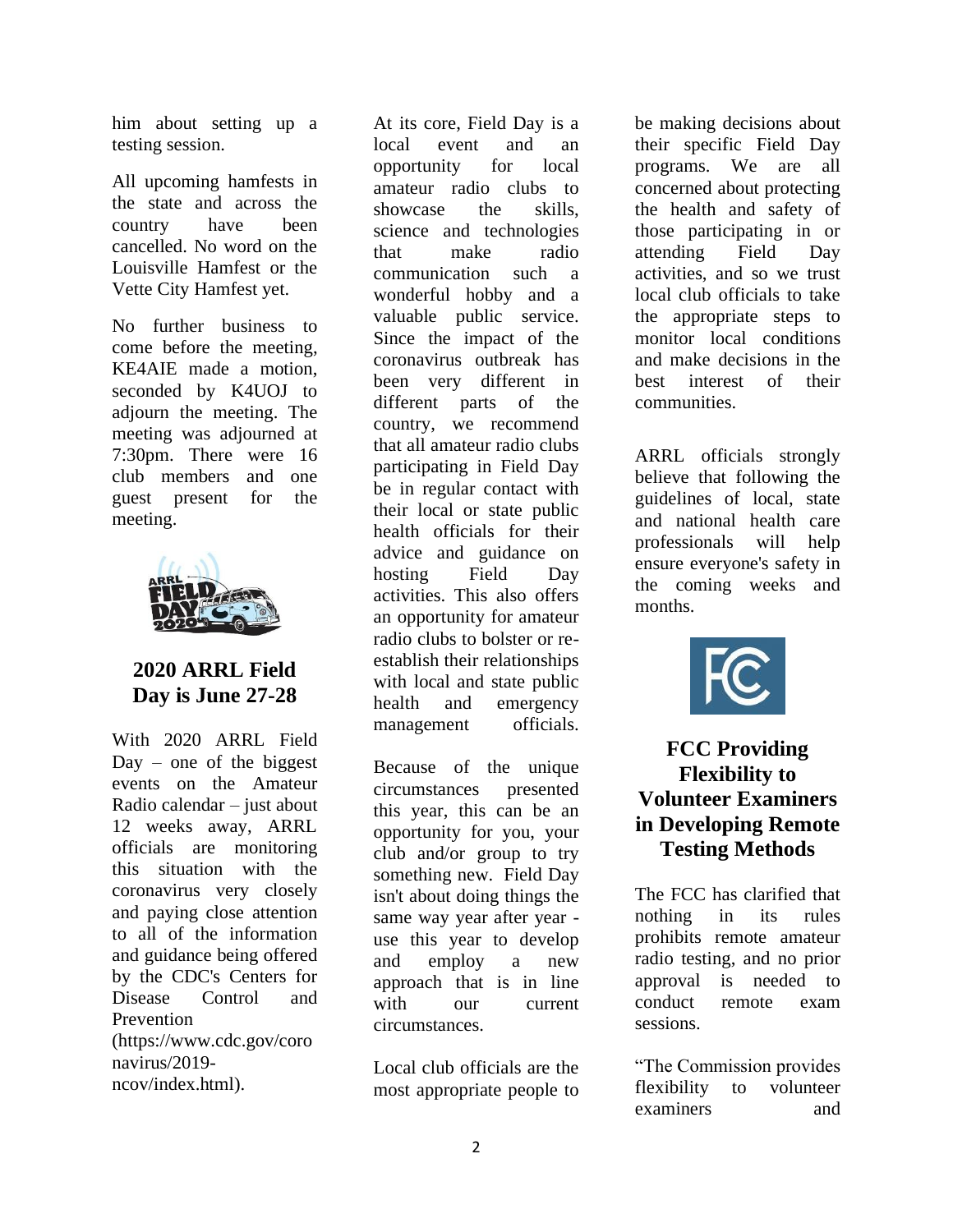coordinators who wish to develop remote testing methods or to increase remote testing programs already in place," the FCC said in an April 30 **[news](https://docs.fcc.gov/public/attachments/DA-20-467A1.pdf)  [release](https://docs.fcc.gov/public/attachments/DA-20-467A1.pdf)**. "We recognize that some volunteer examiner coordinators may not have the immediate capacity for widespread remote testing. We expect those volunteer examiner coordinators with limited remote testing capacity to work closely with those requesting such testing to prioritize any available remote testing slots."

ARRL Volunteer Examiner Coordinator Manager Maria Somma, AB1FM, said she's gratified to see that the FCC appreciates the need for remote testing. "Many of our VEs and VE Teams have been employing remotely proctored exam sessions with both video and in-person components, and following socialdistancing protocols, where necessary" she said. "Some ARRL VE teams have **[shown great](http://www.arrl.org/news/remotely-administered-amateur-exam-systems-showing-promise)  [promise](http://www.arrl.org/news/remotely-administered-amateur-exam-systems-showing-promise)** in administering exams remotely." Somma also said that as states begin to lift restrictions, the possibility exists to restart in-person amateur radio exam opportunities.

"We urge our VE teams to keep up to date so they can make informed decisions based on local community guidelines, as each community is unique," she said. "Our volunteers should use their best judgement when deciding whether or not to begin conducting in-person exam sessions. It is important to us that you feel confident when choosing your course of action, because the health and safety of our VEs and the examinees is the top priority. VE teams that choose to conduct inperson sessions should restart consistent with local restrictions and guidelines."

To find amateur radio license exam sessions in your area, **[visit](http://www.arrl.org/exam)** the ARRL website. Candidates should verify with their VE teams that the exam session *is* being held and if any special procedures are required to attend.



#### **FCC Adopts a New Official Seal in Anticipation of Relocation**

In anticipation of its upcoming move, the FCC has adopted a new FCC seal. The redesigned seal is the product of an agencywide contest that solicited proposals from employees and contractors. The winning design, submitted by Umasankar Arumugam, was selected by a vote of the agency's employees and contractors.

The revised design incorporates several elements: communications technologies currently transforming our world; four stars on the outer seal border, drawing from the legacy of the predecessor Federal Radio Commission seal; 18 stars on the shield, recognizing the current number of bureaus and offices; and the eagle and shield, identifying the FCC as a federal government agency.

Over the next few months, the FCC will incorporate the new seal on official stationery, business cards, publications, and other materials, including on its website and throughout its new Headquarters. Official use of the new seal will begin following completion of the agency's move from the Portals to its new Headquarters. The date of the move is to be determined and has been delayed due to COVID-19. *— FCC news release*